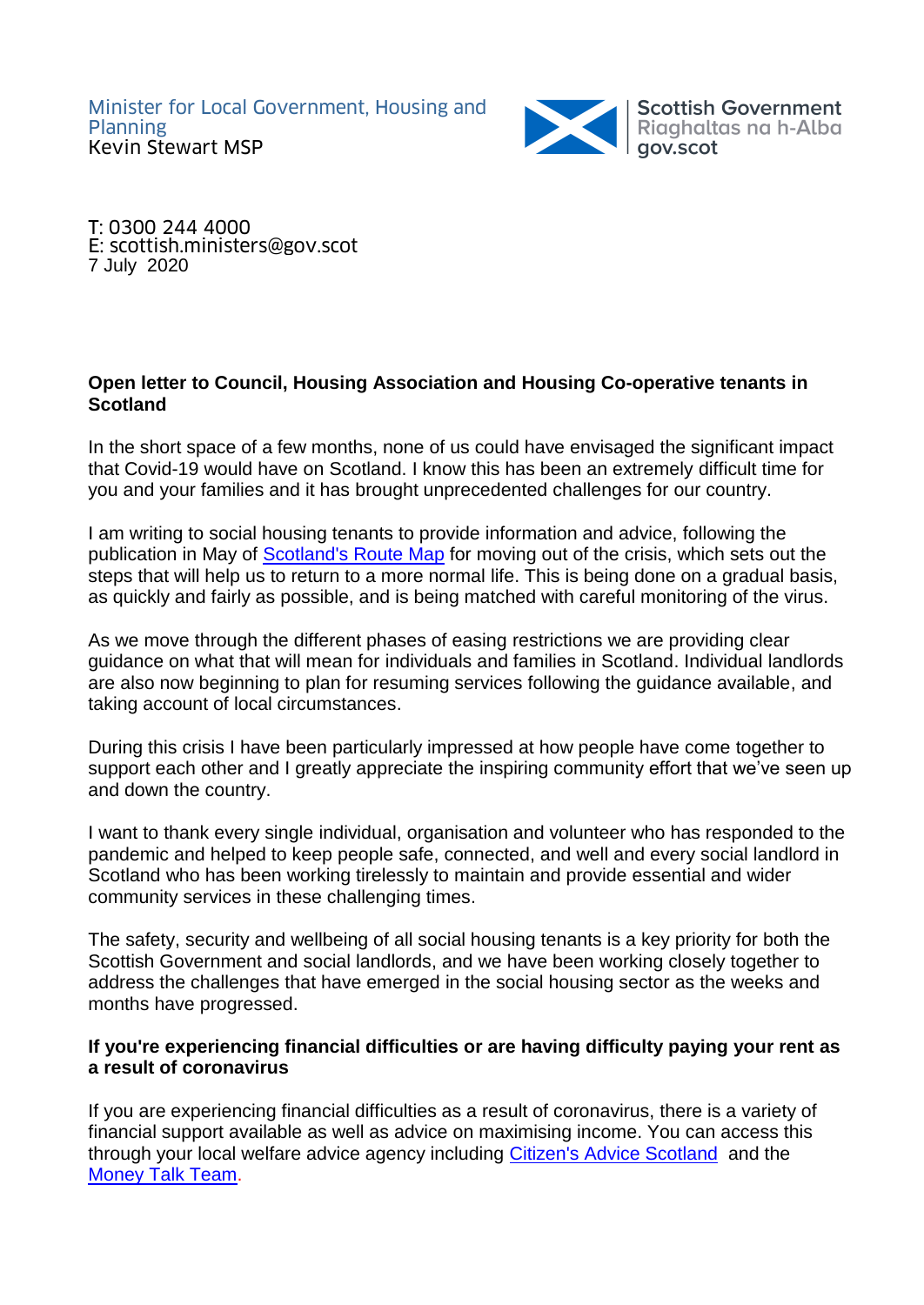The efforts that tenants are making to ensure their rent is paid during this difficult time is much appreciated and you must still continue to do so if you are able. If you have difficulty paying your rent at any time you should contact your landlord immediately as they will be able to provide or direct you to sources of financial advice and agree a plan with you to pay your rent.

## **Protection from eviction during the pandemic**

In response to the public health crisis, the Scottish Government passed an emergency law to protect tenants from eviction during the pandemic. This requires landlords to give longer notice periods to tenants, of up to six months, where they intend to take legal action in the Sheriff Court to re-possess a property and end a tenancy. To ensure landlords and the courts were able to continue to deal with serious antisocial and criminal behaviour, which cannot be resolved by other measures during the pandemic, shorter notice periods are in place for those cases.

# **Support for victims of domestic abuse**

It is a Scottish Government priority to ensure that anyone who is a victim of domestic abuse gets access to the support services they need. For anyone who is or feels they are at risk of abuse, help and support is available to you, including police response, online support, helplines, refuges and other services. You can find further information here: <https://safer.scot/da/page-6/>

### **Allocation of properties and mutual exchange requests**

The Scottish Government eased restrictions on house moves on 29<sup>th</sup> June and social landlords are now beginning to plan for resuming allocations safely and for processing mutual exchange requests. For some time to come, most landlords will however be prioritising allocations to those who have become homeless during the pandemic. If you have any questions about moving home, want to apply for housing or have submitted a housing application with a landlord you should contact them directly as they will be able to provide advice on all your housing options.

### **Staff and contractor visits to your home**

I know that some tenants will be anxious about having staff, contactors and gas engineers into their home to carry out repairs and safety checks, however be assured that your landlord will have clear processes in place to ensure this can happen safely, in line with the current public health guidance and including any Personal Protective Equipment required.

If an appointment for a home visit is being made with you, you should let your landlord know if you are vulnerable, shielding, self-isolating, or having symptoms of the virus so that appropriate arrangements or rescheduling of the visit can be agreed with you. Appointments will be made in advance and you will be advised of the process that will be followed, and anything you need to do to prepare for the visit.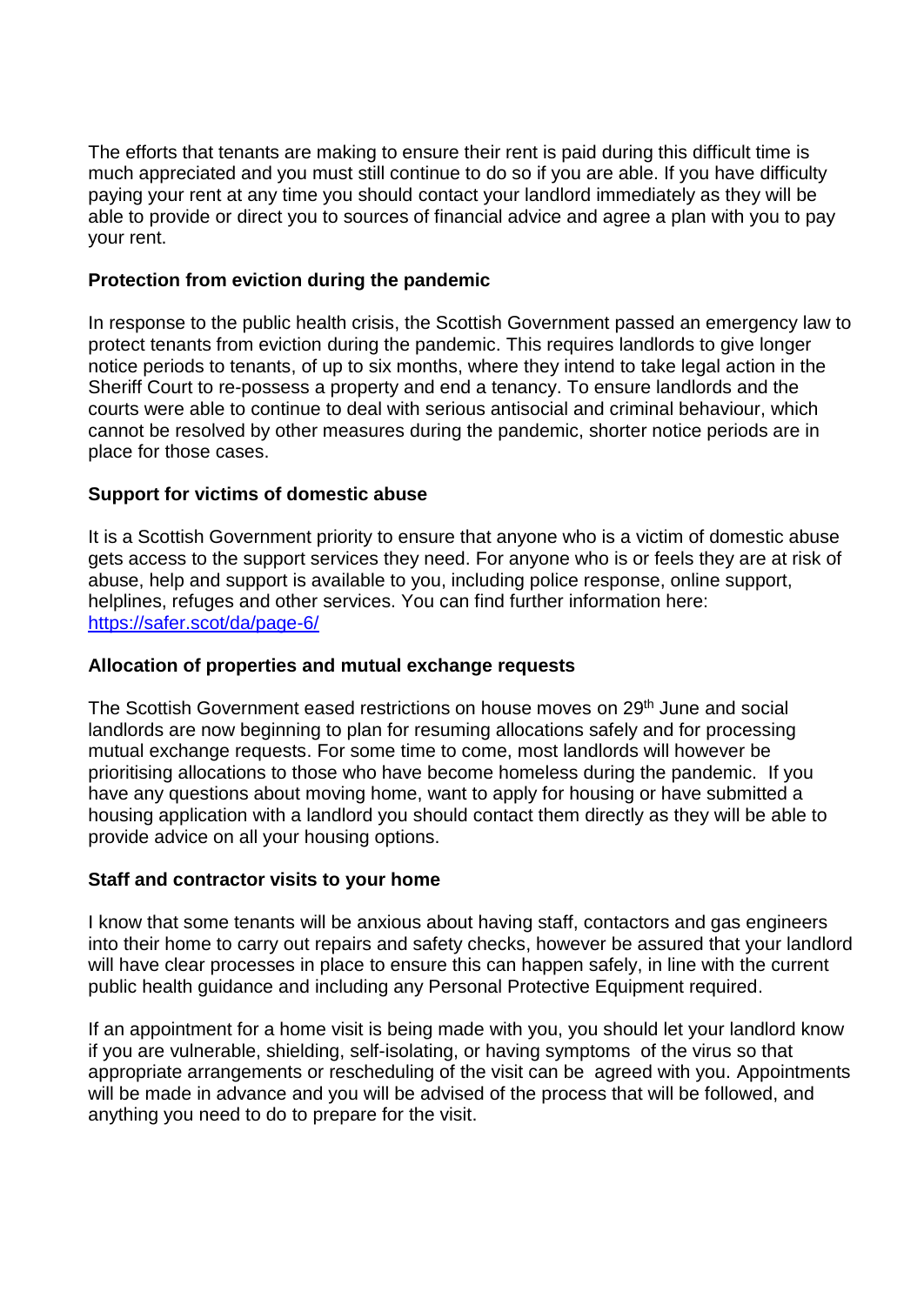## **Repairs, maintenance and planned improvement programmes**

Since the start of the pandemic, social housing landlords have been prioritising repairs and have been focussing on providing emergency repairs and other essential services. As we move forward, landlords are now starting to plan how they can safely resume routine repairs and planned maintenance work. This includes programmes such as window, bathroom and kitchen replacement, adaptations and installation of smoke and carbon monoxide detectors and fire alarms. You should continue to report any repairs to your landlord as normal. As your landlord begins to work through any backlogs, your repair may take a bit longer than normal so please bear with them. Your landlord will get in touch with you if they require to get into your home to carry out any work and will have processes in place to ensure this can happen safely and in line with the current public health guidance.

# **Gas safety checks**

Landlords are continuing to make every effort to meet statutory safety obligations, such as annual gas safety inspections. When you receive your gas inspection letter, please contact your landlord immediately if you are vulnerable, shielding, self-isolating or having symptoms of the virus, so that appropriate arrangements or rescheduling of the visit can be agreed with you. Please do not ignore the letter as your landlord may not know about your situation and will continue to contact you to arrange a visit. These checks are essential to ensure the safety of your household and it is therefore very important that you allow access to your home so they can be carried out.

If you smell gas, or if you have concerns about the safety of your appliances, you should call the gas emergency service provider on 0800 111 999, and switch off appliances until the gas emergency supplier, or a registered gas engineer, has attended and confirmed that the appliances are safe to use.

# **Anti-social behaviour**

Tenants in Scotland have displayed exceptional respect, care and kindness towards their neighbours in these difficult times but regrettably not everyone has done so and instances of antisocial behaviour are still going on. Social landlords take antisocial behaviour very seriously and have a wide range of measures, including legal remedies and liaising with other agencies, to deal with persistent antisocial or criminal behaviour which breaches the terms of their tenancy agreement.

If you experience anti-social behaviour you should contact your landlord in the first instance and if you feel that you are in any danger you should contact Police Scotland. Your landlord will be able to provide you with support and advice on what they can do to help resolve the situation. More information can be found online at [https://www.mygov.scot/antisocial](https://www.mygov.scot/antisocial-behaviour/)[behaviour/](https://www.mygov.scot/antisocial-behaviour/)